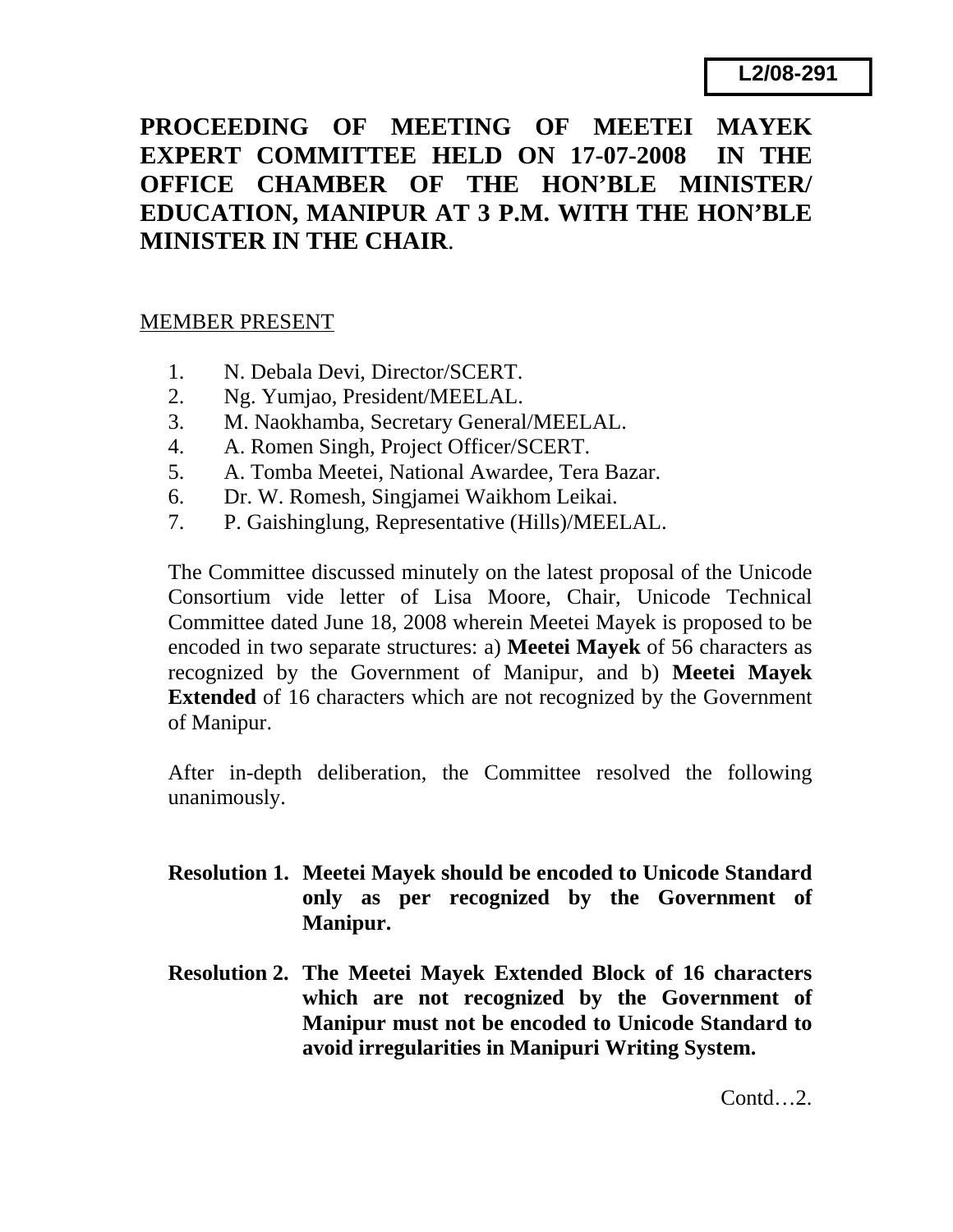**Resolution 3. The above two Resolutions should be conveyed to: a) Unicode Consortium, and b) Ministry of Communications and Information Technology, Government of India for further necessary action.** 

 $Sd$ <sup>-</sup>

**(L. Jayantakumar Singh) Minister (Education), Manipur** 

Memo No.  $10/16/92$ -ED(Pt-VI) Dated the  $18<sup>th</sup>$  July, 2008 Copy to:-

- 1. The P.S. to the Hon'ble Minister/Education, Manipur.
- 2. The A.P.S. to the Commissioner/Education(S), Govt. of Manipur.
- 3. The A.P.S. to the Director/Education(S), Govt. of Manipur.
- 4. The Director/SCERT, Manipur.
- 5. The Secretary/BSEM.
- 6. Dr. M. S. Ningomba, Retd. Prof./Manipur University.
- 7. Ng. Kangjia, Retd. Principal/Presidency College.
- 8. Prof.(Dr.) P. Gunindro Singh, Department of Manipuri, Manipur University.
- 9. Ayekpam Tomba Meetei, National Awardee, Tera Bazar.
- 10.Dr. Th. Laiba, Modern College, Imphal.
- 11.Dr. W. Romesh, Singjamei Waikhom Leikai.
- 12.Ng. Yumjao, President/MEELAL.
- 13.M. Naokhamba Meetei, Secretary General/MEELAL.
- 14.Md. Manawar Ali, Mayang Imphal, Representative/Minorities.
- 15.Gaishinglung Pamei, Keikhu, Representative/Hills.
- 16.Paolenmang Kipgen, Saikul, Representative/Hills.
- 17.Ms. Lisa Moore, Chair, Unicode Technical Committee Mountain View, CA 94039-1476, USA. She is requested to take further necessary action as per the Resolutions adopted by the Government of Manipur.

Contd…3..